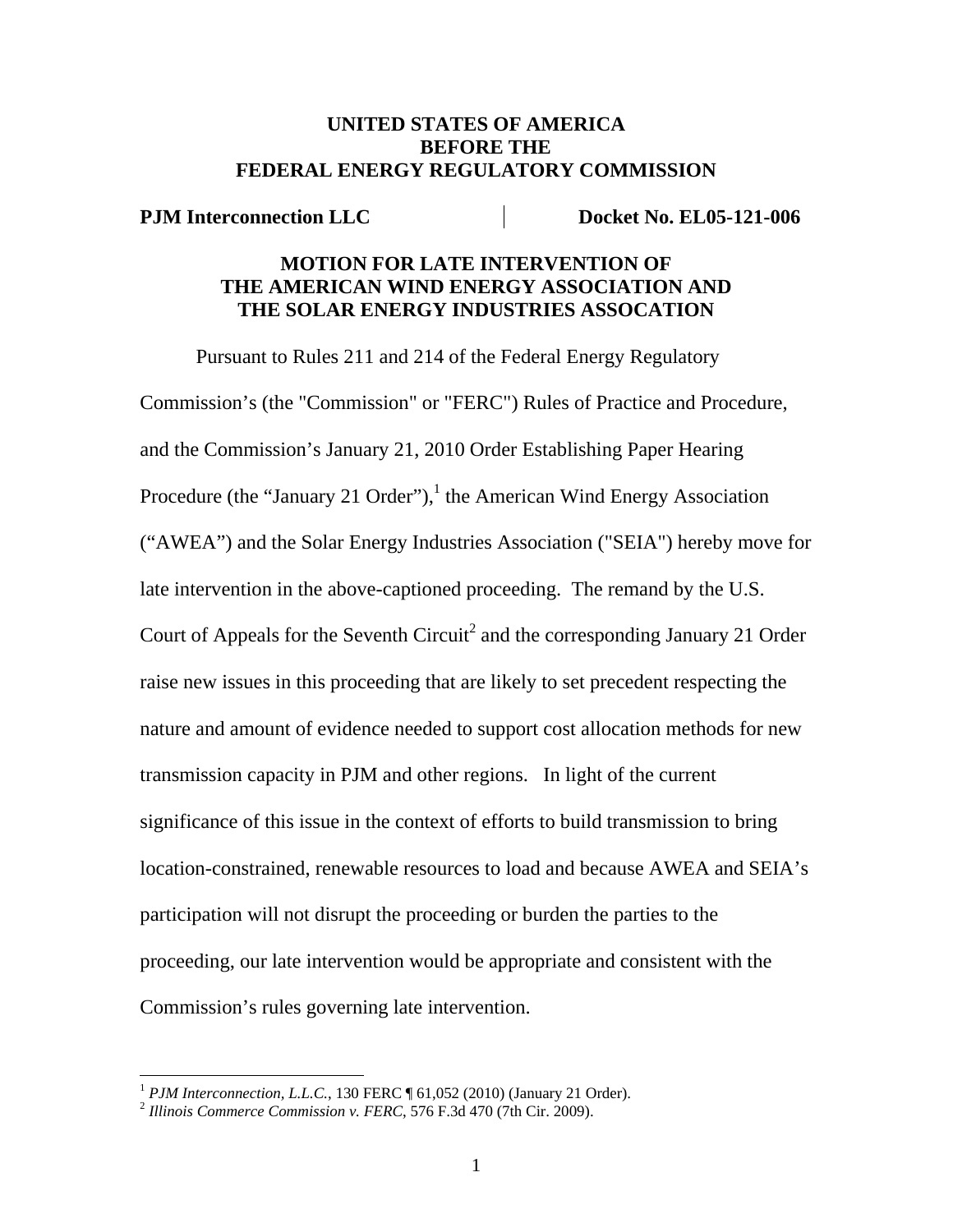# **I. COMMUNICATIONS**

The following persons should be included on the official service list in this proceeding and should be served with all communications concerning this motion:

| Gene Grace          | <b>Katherine Gensler</b> |
|---------------------|--------------------------|
| AWEA                | <b>SEIA</b>              |
| Suite 1000          | Suite 400                |
| 1501 M St NW        | 575 7th Street, NW       |
| Washington DC 20005 | Washington, DC 20004     |
| $(202)$ 383-2529    | $(202)$ 556-2873         |
| ggrace@awea.org     | kgensler@seia.org        |
|                     |                          |

#### **II. INTEREST OF AWEA AND SEIA**

AWEA is a national trade association representing a broad range of entities with a common interest in encouraging the expansion and facilitation of wind energy resources in the United States. AWEA members include wind turbine manufacturers, component suppliers, project developers, project owners and operators, financiers, researchers, renewable energy supporters, utilities, marketers, customers and their advocates.

SEIA is the national trade association for the solar industry. As the voice of the industry, SEIA works to make solar a mainstream and significant energy source by expanding markets, strengthening research and development, removing market barriers, strengthening the industry, and improving education and outreach for the public on the benefits of solar energy. SEIA represents solar companies across a variety of solar energy technologies, including photovoltaic, solar water

2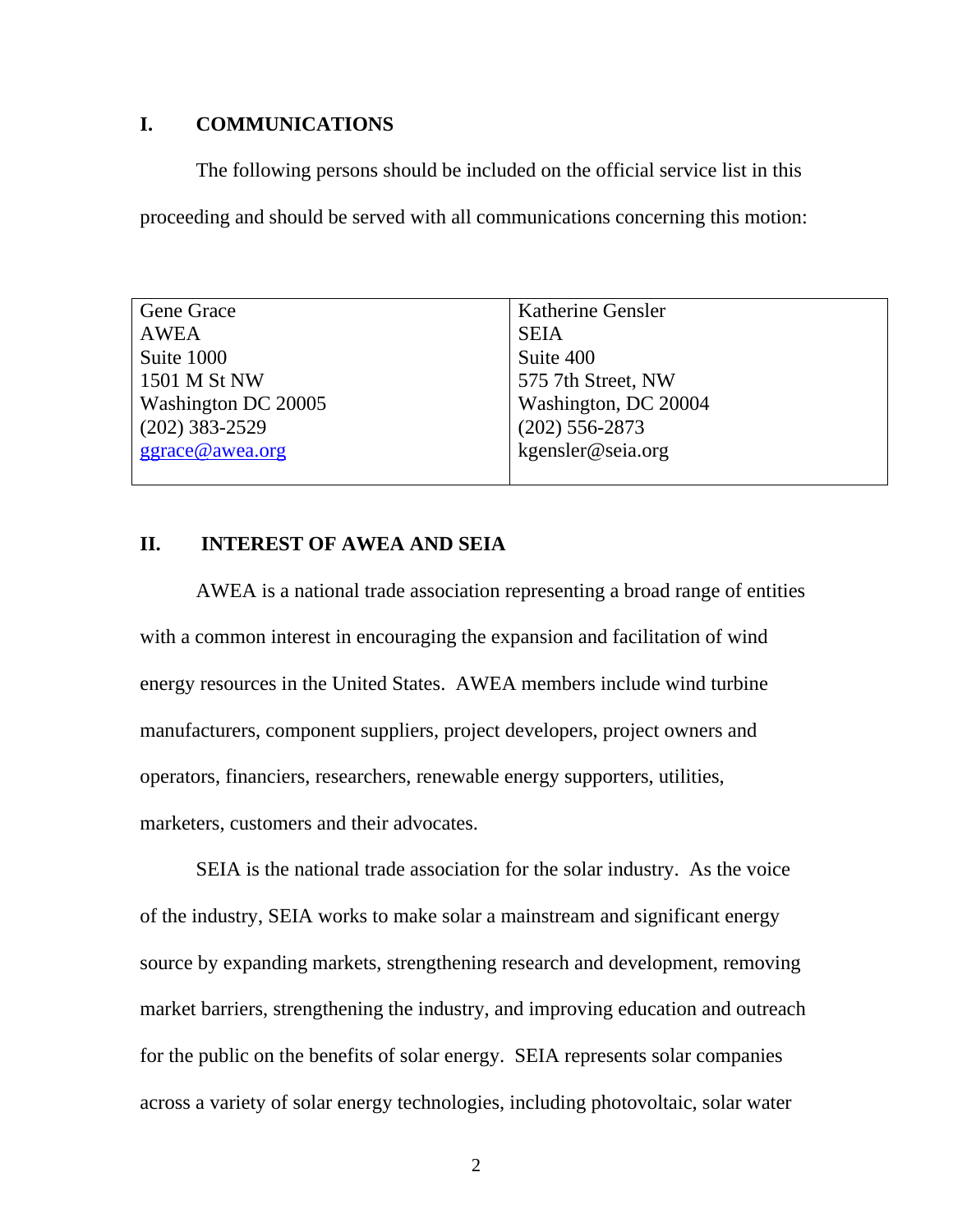heating, and concentrating solar power. SEIA members include manufacturers, distributors.

AWEA, SEIA, and their members have a vital interest in ensuring that the Commission's policies properly promote transmission development. AWEA and SEIA thus have a direct and substantial interest in the outcome of this proceeding that cannot be adequately represented by any other party.

#### **III. BASIS FOR LATE INTERVENTION**

 $\overline{a}$ 

 For the reasons discussed below, AWEA and SEIA's late intervention in this proceeding would be consistent with Rule  $214(b)(3)$  and (d). The impact of the Seventh Circuit decision gives rise to good cause for filing at this time. The remand raises new issues that are significant both for the current PJM matter and for similar transmission cost allocation issues that are being and will be raised in other regions. In particular, this proceeding has entered a previously unexpected phase, with a new focus on the nature and amount of evidence required to support a proposed cost allocation methodology.<sup>3</sup> Furthermore, permitting AWEA and SEIA's intervention will not disrupt the proceeding. AWEA and SEIA do not, at this time, offer new comments but rather will follow the same timeline to which other parties are subject in this proceeding.<sup>4</sup> AWEA and SEIA's interests are also not adequately represented by other parties to this proceeding, and its members are

 $3$  The Seventh Circuit's decision provided new guidance on the nature and degree of evidence required to support transmission cost allocation methodologies and, therefore, changed the subject matter and scope of this proceeding in a fashion that was not previously anticipated.

<sup>&</sup>lt;sup>4</sup> The Commission recently granted an extension of time to and including April 6, 2010, to submit the information responses required by the Commission's January 21 Order. *PJM Interconnection, L.L.C.*, Docket No. EL05-121-006 (Feb. 22, 2010).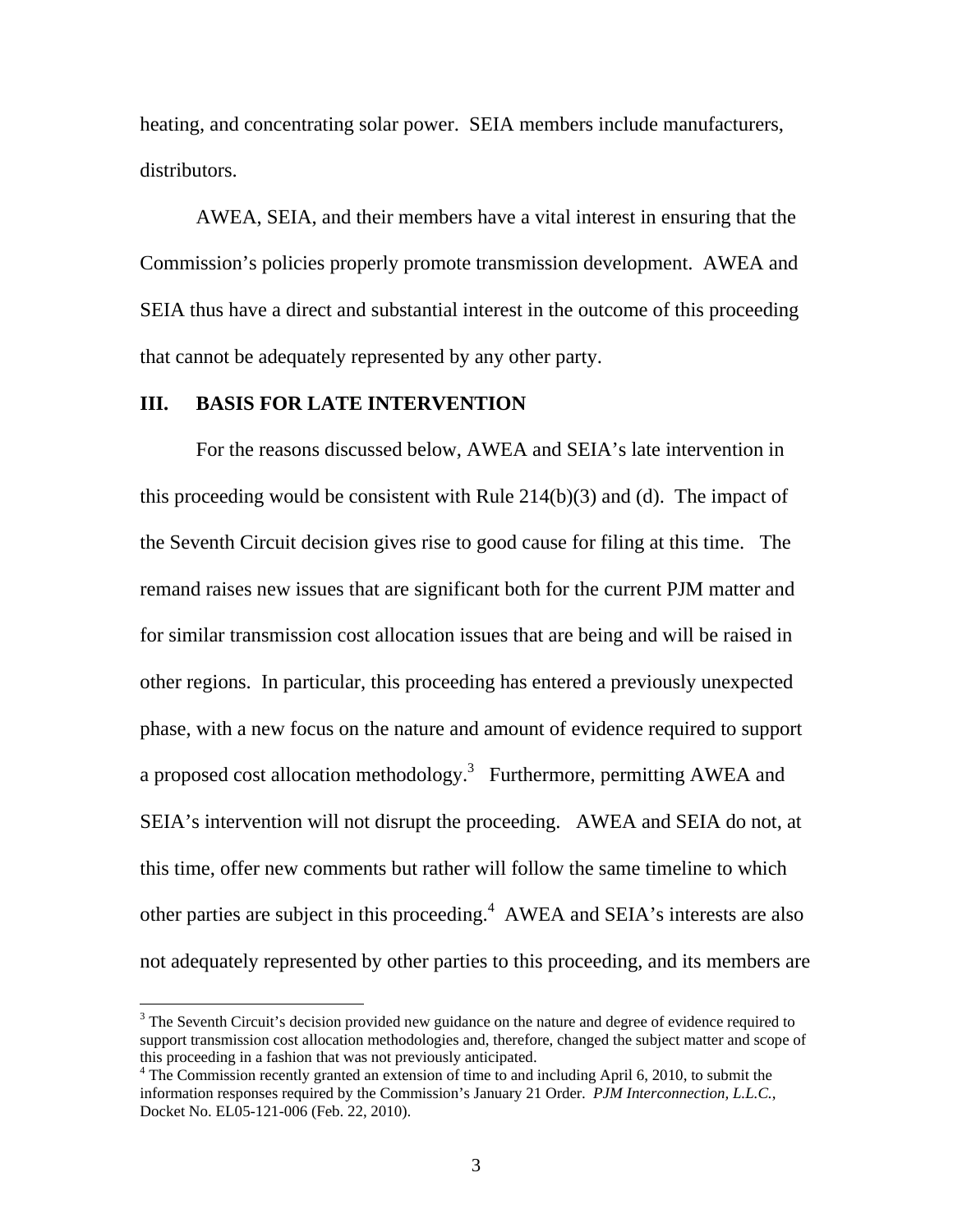substantial users of transmission not only in PJM but in all regions of the country. Finally, AWEA and SEIA's intervention would not prejudice or impose burdens on existing parties. AWEA and SEIA accept the existing record of the proceeding and seek merely the opportunity to submit comments in accordance with the timeline established in this proceeding.

# **IV. CONCLUSION**

In consideration of the foregoing, AWEA and SEIA respectfully request that the Commission grant their Motion for Late Intervention in this proceeding.

Respectfully submitted,

By: \_\_\_\_\_/s/ \_Gene Grace\_